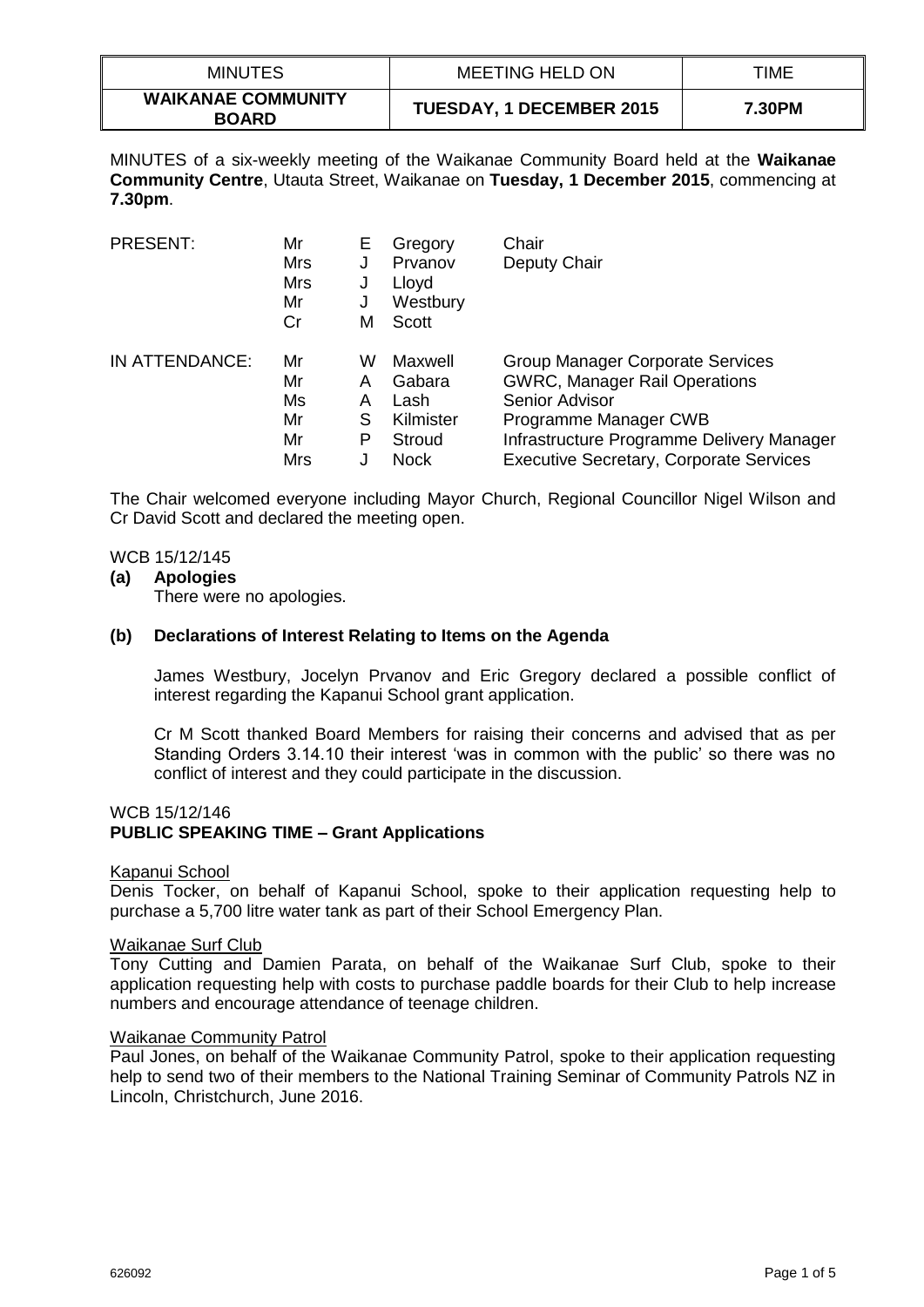| <b>MINUTES</b>                            | MEETING HELD ON                 | TIME   |
|-------------------------------------------|---------------------------------|--------|
| <b>WAIKANAE COMMUNITY</b><br><b>BOARD</b> | <b>TUESDAY, 1 DECEMBER 2015</b> | 7.30PM |

### WCB 15/12/147 **PUBLIC SPEAKING TIME – other issues**

# Ra Higgott

Mr Higgott spoke as a member of the Waikanae Council to Working Group, specifically the partnership between Te Āti Awa and the Council, about the proposed Waikanae park and ride car park.

Mr Higgott suggested the Waikanae Community Board meet with the Marae Trustees to discuss further details around the car park. It was felt there would be an impact on the Marae around the main entrance and also Frater Lane on the access to their urupā (cemetery).

The Chair agreed that the Board would be happy to meet with the Marae Trustees and arrangements would be made.

### Kees Nauta

Following a recent Newsletter to Board Members, Mr Nauta gave further updates on the Jim Cooke Park Stopbank Reconstruction, including:

- confirmation that Board Members' preferred options were being taken into consideration;
- gravel extraction, stop bank alignment and widening of the channel; and
- discussions with the Equestrian Centre were continuing.

It was confirmed that Board Members would continue to receive regular updates.

# WCB 15/12/148 **CONSIDERATION OF APPLICATIONS FOR FUNDING (Corp-15-1773)**

### **MOVED (M Scott/Lloyd)**

**The Waikanae Community Board grants Kapanui School a discretionary grant of \$500 + GST to help with costs to purchase a 5,700 litre water tank as part of their School Emergency Plan.**

### **CARRIED**

### **MOVED (Prvanov/Westbury)**

**The Waikanae Community Board grants Waikanae Surf Club a discretionary grant of \$500 to help with costs to purchase paddle boards for their Club.**

### **CARRIED**

### **MOVED (Westbury/Lloyd)**

**The Waikanae Community Board grants Waikanae Community Patrol a grant of \$1,500 from the promotion fund to send two members to the National Training Seminar of Community Patrols NZ being held in Lincoln, Christchurch in June 2016.**

### **CARRIED**

The Chair thanked Community Patrol for their work around the community.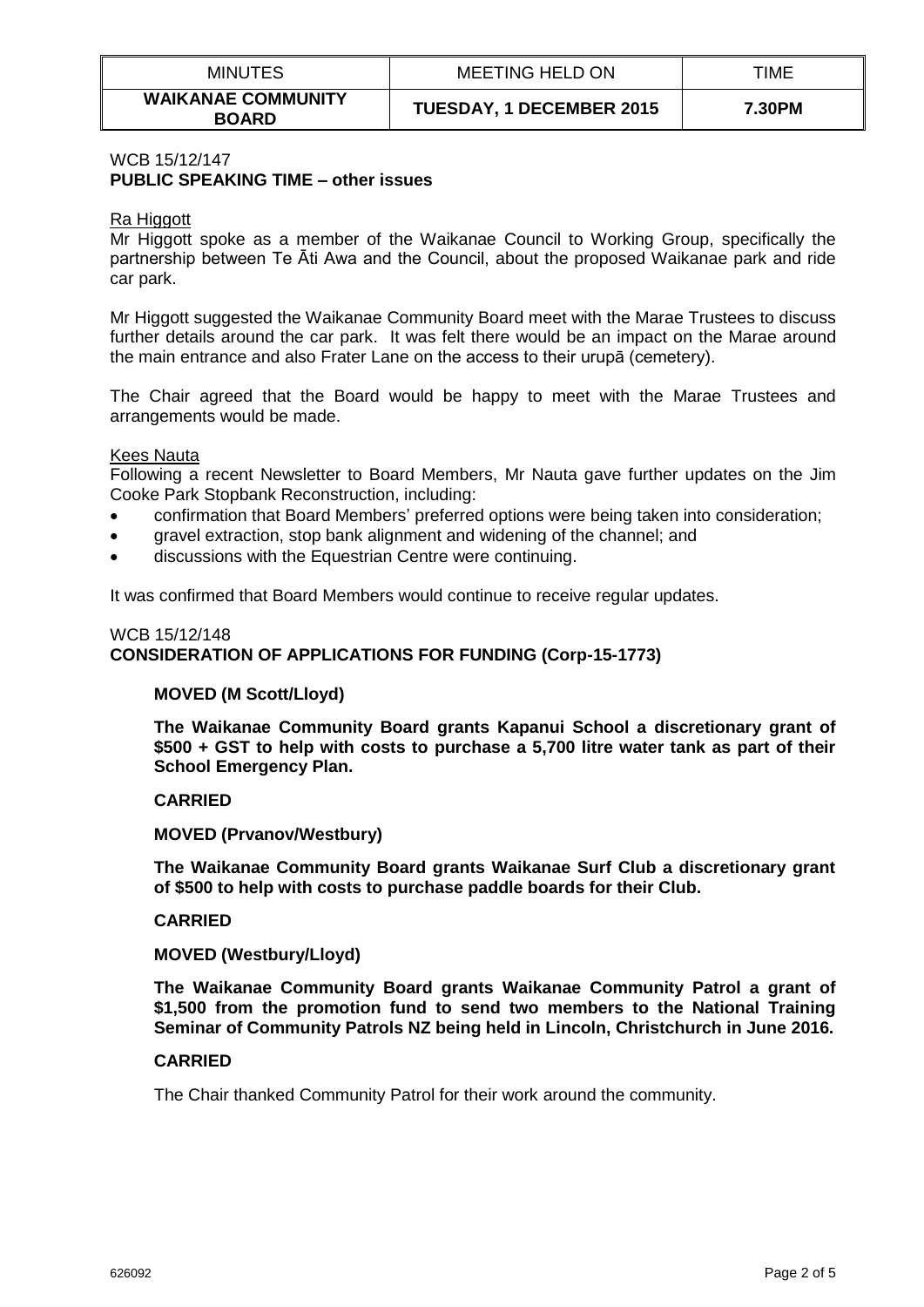| <b>MINUTES</b>                            | MEETING HELD ON                 | TIME   |
|-------------------------------------------|---------------------------------|--------|
| <b>WAIKANAE COMMUNITY</b><br><b>BOARD</b> | <b>TUESDAY, 1 DECEMBER 2015</b> | 7.30PM |

### WCB 15/12/149

# **PRESENTATION: Greater Wellington Regional Council (GWRC) – Park and Ride Car Park in Waikanae**

Angus Gabara, GWRC's Manager Rail Operations, gave an update on progress, timeframes, specimen trees and car park usage around the proposed new park and ride car park in Waikanae.

It was advised that:

- travel modelling would be considered further during the town centre project;
- Cr M Scott had met with Destination Waikanae and they were now aware of the process;
- the Chair met with staff on-site and discussed possible issues and the purchasing of land around the car park and discussions would continue.

Board Members questioned the availability of public toilets and it was suggested that opening hours of the toilets in Mahara Place could be extended.

Board Members thanked Mr Gabara for his input and commented they were grateful of his commitment to hold further discussions in the future.

# WCB 15/12/150

# **PRESENTATION: Waikanae Beach Community Futures Process**

Alison Lash, Senior Advisor, gave a presentation showing activities to date, issues identified by the community and timelines. It was advised that Schools would be approached early next year and community consultation would continue via drop in sessions.

The Chair was pleased that the different opinions of the community were being recognised and thanked Ms Lash for her attendance and presentation.

### WCB 15/12/151 **PRESENTATION: Cycleways, Walkways, Bridleways (CWB)**

Stu Kilmister, Programme Manager CWB, gave a presentation showing possible CWBs around Waikanae and Board Members gave their views on Park Avenue being their preferred direction following discussions with residents. Mr Kilmister agreed that a consistent facility was a definite end goal.

Mr Kilmister would attend a Board meeting in June/July next year with concept designs.

The Chair thanked Mr Kilmister for his attendance and input.

### WCB 15/12/152 **WCB MEMBERS' BUSINESS**

- **(a) Leave of Absence** There was no leave of absence.
- **(b) Matters of an Urgent Nature** There were no matters of urgent nature.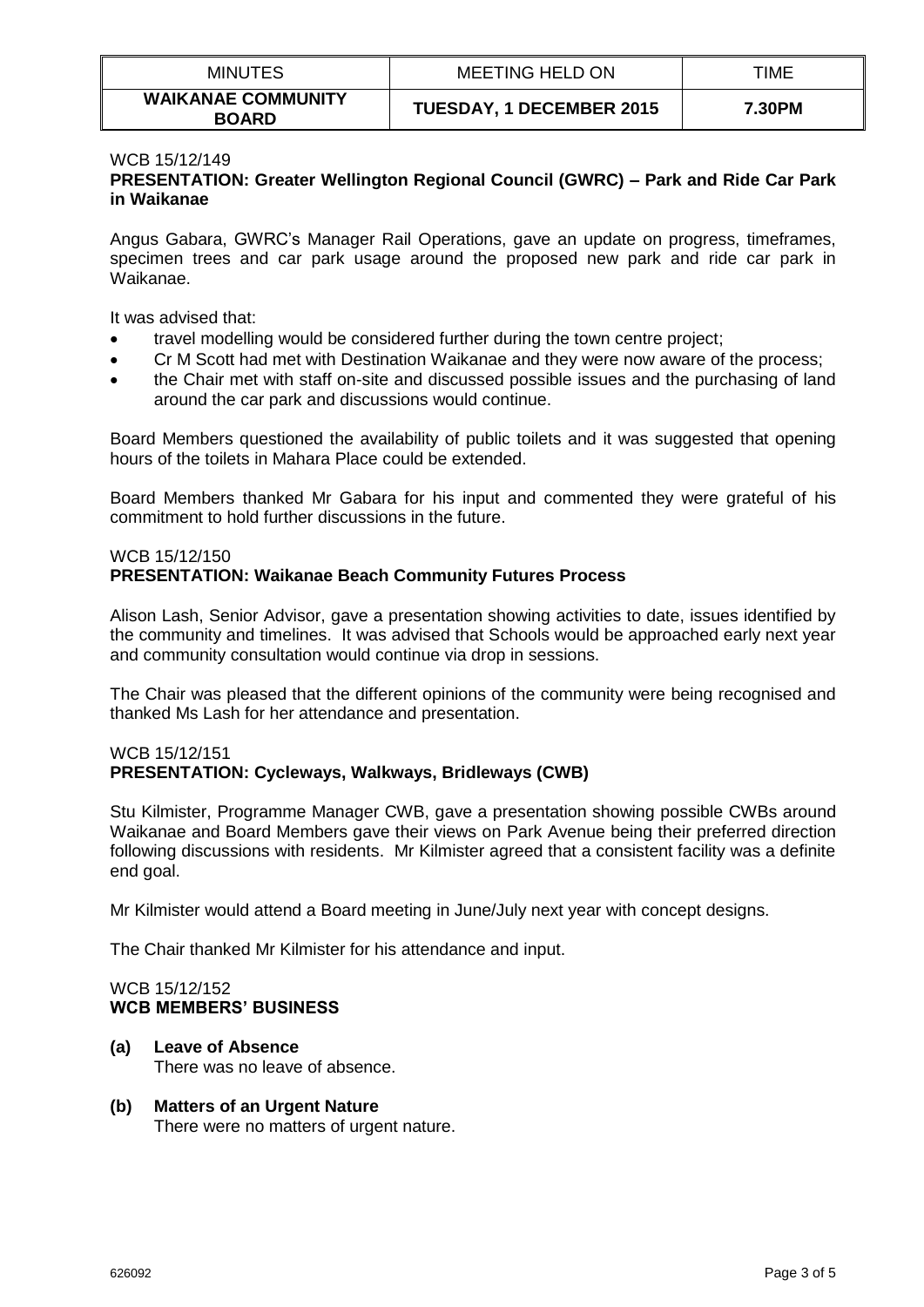| <b>MINUTES</b>                            | MEETING HELD ON                 | TIME   |
|-------------------------------------------|---------------------------------|--------|
| <b>WAIKANAE COMMUNITY</b><br><b>BOARD</b> | <b>TUESDAY, 1 DECEMBER 2015</b> | 7.30PM |

# **(c) Community Board Members' Activities**

|                     | Jocelyn Prvanov Nothing to report.<br>James Westbury • liaised with Residents<br>consultations with the Waikanae Beach Community Outcomes<br>$\bullet$<br>process                                                                                                                                                                                                                                                                                                                          |
|---------------------|--------------------------------------------------------------------------------------------------------------------------------------------------------------------------------------------------------------------------------------------------------------------------------------------------------------------------------------------------------------------------------------------------------------------------------------------------------------------------------------------|
| Jill Lloyd          | Continuing discussions/arrangements around the Mahara Place<br><b>Christmas Carols</b>                                                                                                                                                                                                                                                                                                                                                                                                     |
| Cr Michael Scott    | • Council and Committee meetings<br>• Training workshop<br>Ongoing work for the Waikanae Beach Community Outcome and<br>$\bullet$<br>acknowledged the time and effort Council staff were contributing to<br>this project<br><b>Strategic Land Purchase</b><br>$\bullet$                                                                                                                                                                                                                    |
| <b>Eric Gregory</b> | Consultations with the Waikanae Beach Community Outcomes<br>$\bullet$<br>process<br>Staff meeting regarding security around Mahara Place<br>$\bullet$<br>The Mayor's Community Board Chair meeting<br>$\bullet$<br>Met with GWRC for a site meeting around the park and ride car<br>$\bullet$<br>park<br>• Attended a Chairs' Seminar in Christchurch and enjoyed<br>networking with other Chairs from around New Zealand. A<br>Facebook Forum for Community Board Chairs had been formed. |

# WCB 15/12/153 **CONSIDERATION OF FUNDING FROM THE WAIKANAE CAPITAL IMPROVEMENT FUND (Corp-15-1765)**

Wayne Maxwell, Group Manager Corporate Services, spoke to the report.

# **MOVED (M Scott/Westbury)**

**That the Waikanae Community Board recommends to Council that it allocates up to \$10,000 from the Waikanae Capital Improvement Fund to procure and install five specimen trees in the new Waikanae Station Park and Ride.**

### **CARRIED**

Board Members would be informed of the type of trees that would be suitable.

WCB 15/12/154 **DRAFT CALENDAR OF MEETINGS 2016 – WAIKANAE COMMUNITY BOARD (Corp-15-1746)**

The Chair spoke to the report.

### **MOVED (Lloyd/Prvanov)**

**That the Waikanae Community Board adopts the meeting dates for 2016 as set out in Appendix 2 of Report Corp-15-1746.**

## **CARRIED**